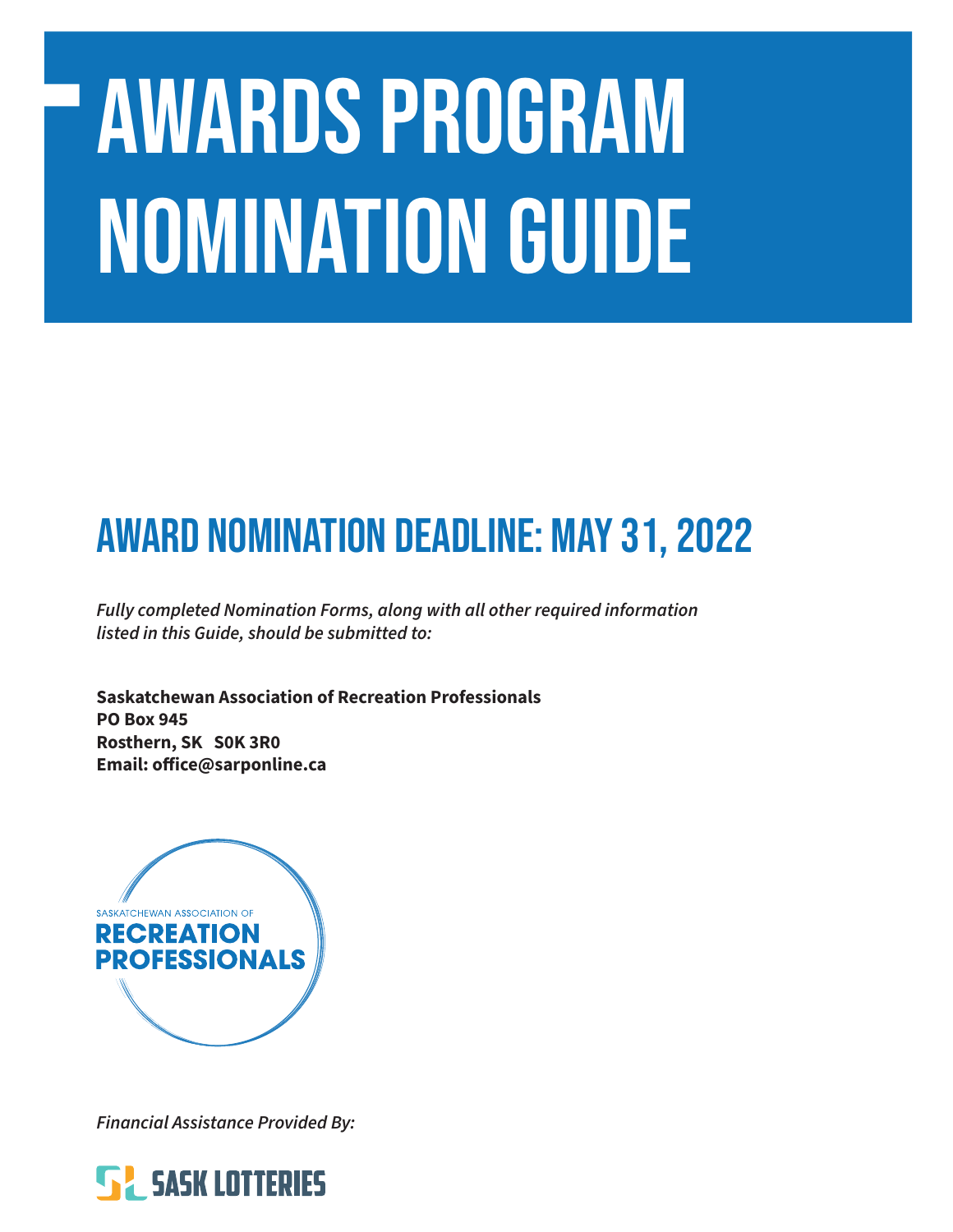# AWARDS PROGRAM

Annually, the Saskatchewan Association of Recreation Professionals (S.A.R.P.) recognizes dedicated leaders in the recreation industry, that are Members in good standing with the Association.

Any Member of the Association is entitled to submit CONFIDENTIAL Nomination(s) for any of the Awards. Award Nomination Forms may be obtained on our website or by contacting the office. **All Nomination Forms must be signed by two Members to be eligible.**

# **▶ REQUIREMENTS**

#### *For EVERY award nomination:*

- Nominees and Nominators must be members in good standing with S.A.R.P.
- Nominees have not previously received the award to which they are being nominated.
- A minimum of 2 letters of support:
	- ӽ One of the letters must be from a S.A.R.P. member (Professional or Associate);
	- **□** Other letters of support may come from a variety of sources including other recreation professionals or colleagues, community organizations, staff members or volunteers who have worked with the Nominee.

# AWARD DESCRIPTIONS

## **▶ STUDENT LEADERSHIP AWARD**

#### *Awarded to an Associate Student Member enrolled in full time studies who:*

- Possessed an average of 80% and higher over the past academic year;
- Demonstrates leadership abilities among their peers;
- Is active in volunteer and extracurricular activities in the community;
- Demonstrates professional development in the recreation field and S.A.R.P.;
- Has not previously received this Award.

#### **The following information must be included with the Nomination Form:**

- ӽ Academic performance expressed as an average percentage;
- ӽ Leadership positions held within their program of studies;
- ӽ Participation in the community and/or extracurricular leadership activities (ex. beyond academic requirements) that could include volunteer work or paid work;
- ӽ List of conferences and other educational opportunities attended in the past academic year;
- ӽ List of specific activity in S.A.R.P., including any volunteer work for the Association.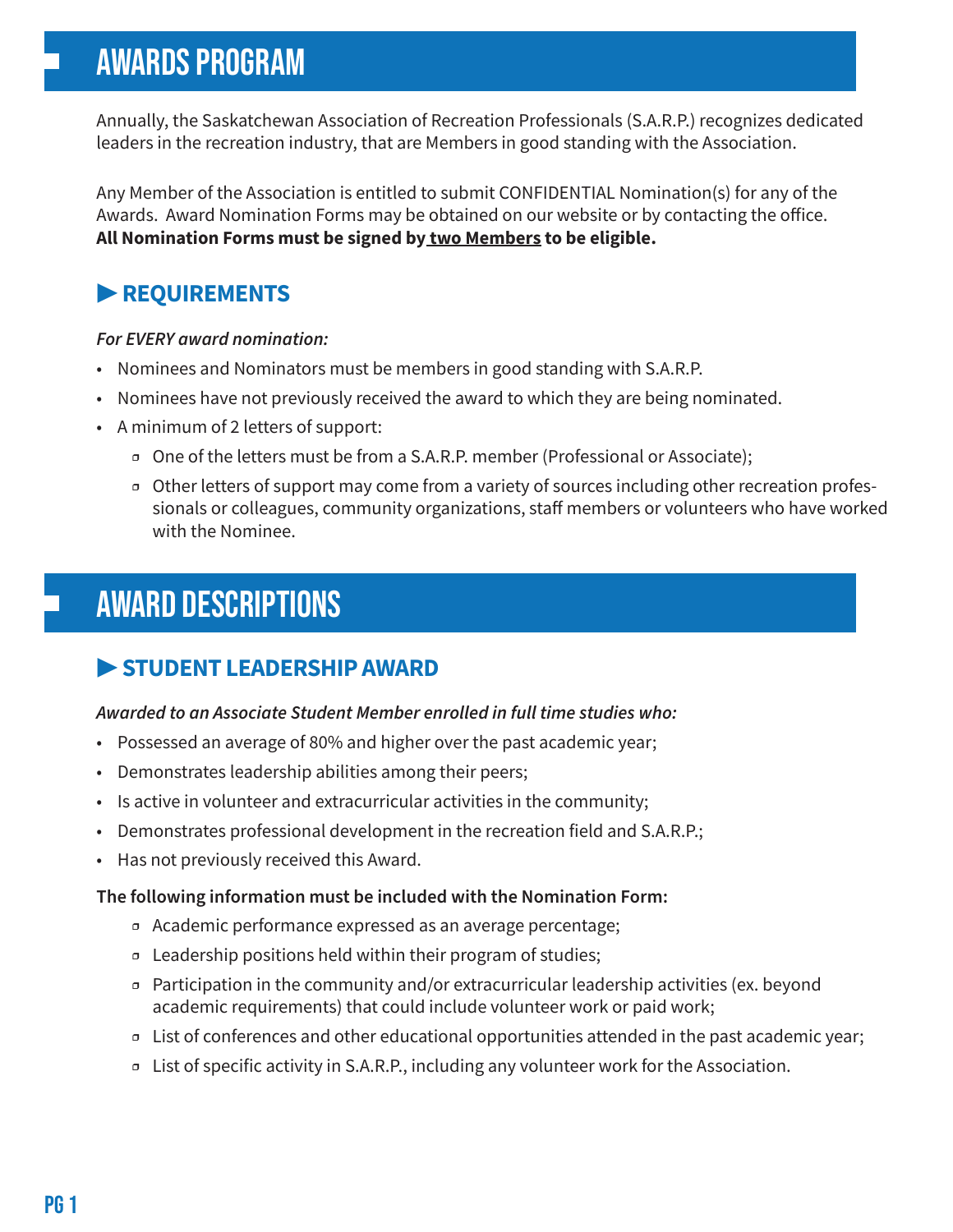# **▶ UP & COMING RECREATION PROFESSIONAL AWARD**

#### *Awarded to a Professional or Associate Member who:*

- Has been in the recreation field for less than 5 years;
- Is being recognized for their outstanding contribution in the field of recreation and leisure;
- Has made contributions that are consistent with S.A.R.P.'s Values.

#### **The following information must be included with the Nomination Form:**

- Summary of how the individual has made a significant impact on those they serve;
- ӽ Years of membership in S.A.R.P.;
- ӽ Years in the field.

### **▶ OUTSTANDING RECREATION PROFESSIONAL AWARD**

#### *Awarded to a Professional or Associate Member who:*

- Has been in the recreation field for a minimum of 10 years;
- Is being recognized for their outstanding contribution in the field of recreation and leisure;
- Has made contributions that are consistent with S.A.R.P.'s Values.

#### **The following information must be included with the Nomination Form:**

- $\sigma$  Summary of how the individual has made a significant impact on those they serve;
- ӽ Years of membership in S.A.R.P.;
- ӽ Years in the field.

## **▶ AWARD OF MERIT**

#### *Awarded to a Professional or Associate Member who:*

- Has been in the recreation field for a minimum of 15 years;
- Is being recognized for their entire body of work;
- Has made a contribution of an extraordinary nature at the municipal, regional, provincial or national level over a number of years that has enhanced the leisure service field or the profession;
- Has made contributions that leave a lasting impact for future professionals.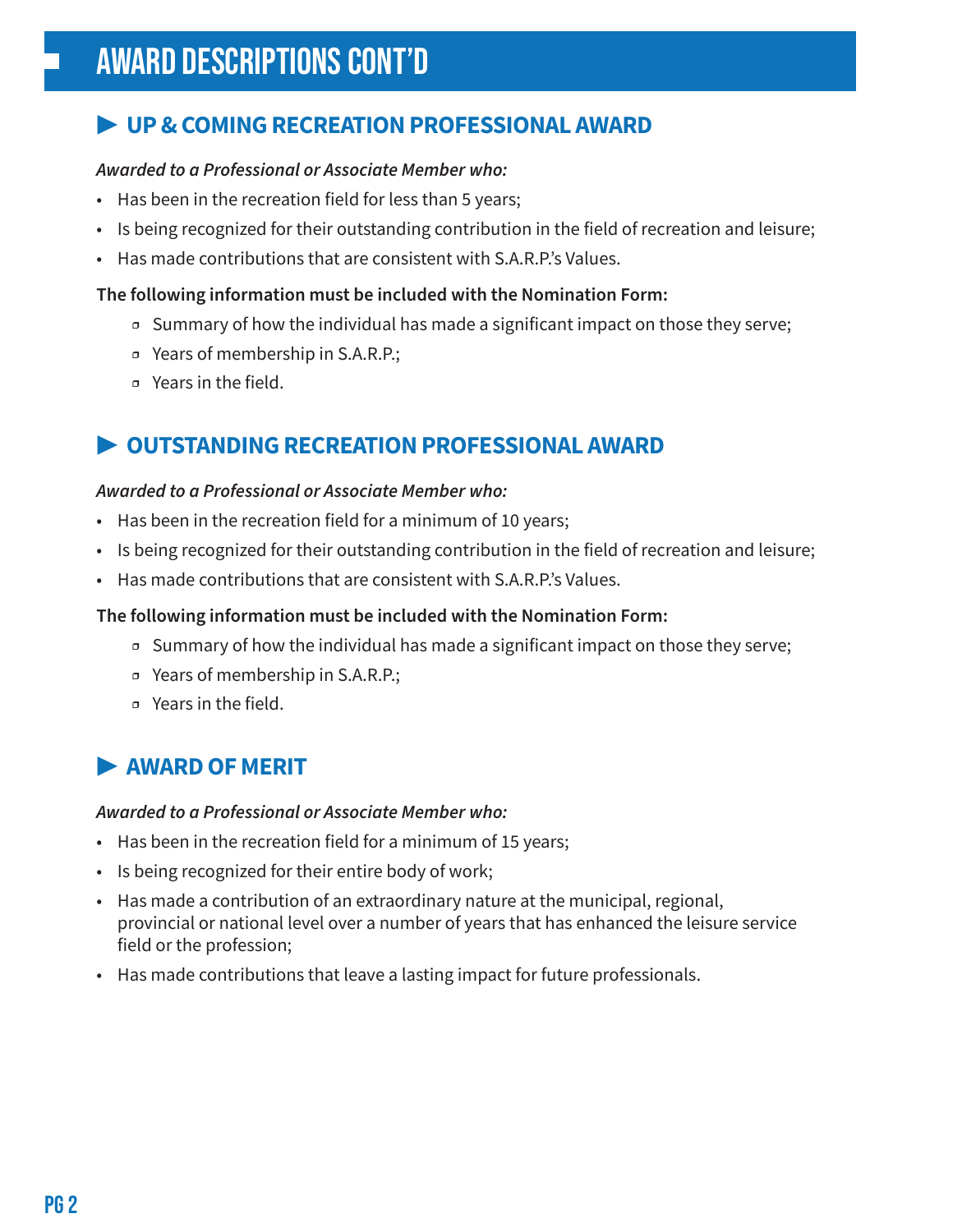# **▶ AWARD OF MERIT CONT'D**

#### **The following information must be included with the Nomination Form:**

- ӽ Years of membership in S.A.R.P.;
- □ Years in the field;
- ӽ Summary of accomplishments;
- ӽ Their contribution to the recreation profession at a municipal, regional, provincial or national level;
- ӽ The significance of the impact on the recreation field at a regional, provincial, municipal or national level (examples include work at the CPRA/CTRA level, programming at a municipal level or initiatives to have recreation recognized as an essential service);
- ӽ The legacy left for the profession;
- ӽ Involvement/terms on the S.A.R.P. Task Forces, Committees, and Board of Directors.

## **▶ EMPLOYER PROFESSIONAL DEVELOPMENT AWARD**

#### *Awarded to a Members' Employer:*

- Who has contributed financially, philosophically, or through time considerations to the continual upgrading and development of their staff in the recreation field;
- Who has encouraged their staff to attend seminars, conferences, or engaged in work of the Association;
- Who has initiated innovative strategies to further the development of their employees.

#### **The following information must be included with the Nomination Form:**

- ӽ Number of S.A.R.P. members employed;
- ӽ The time off and funding support for staff to attend S.A.R.P. related events, professional development opportunities, volunteer commitments and non-S.A.R.P. continuing education opportunities;
- ӽ Financial assistance for educational leave, membership fees, purchases of resource material and tuition for classes;
- ӽ Summary of any innovative professional development or Benefits of Recreation promotion strategies implemented by the employer (examples include the Community Integration workshop and partnerships with outside agencies to develop staff).